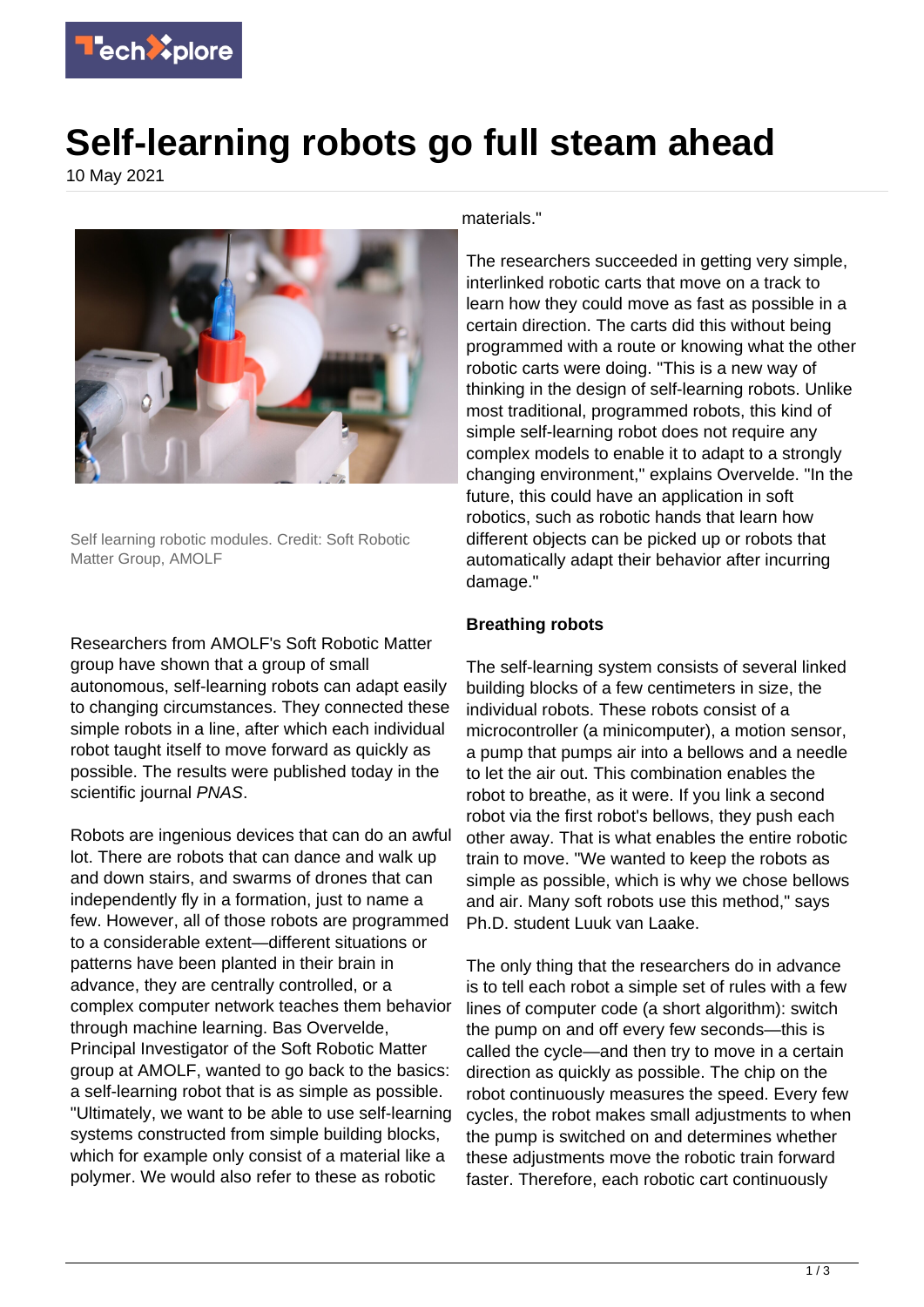

conducts small experiments.

If you allow two or more robots to push and pull each other in this way, the train will move in a single direction sooner or later. Consequently, the robots learn that this is the better setting for their pump without the need to communicate and without precise programming on how to move forwards. The system slowly optimizes itself. The videos published with the article show how the train slowly but surely moves over a circular trajectory.

## **Tackling new situations**

The researchers used two different versions of the algorithm to see which worked better. The first algorithm saves the best speed measurements of the robot and uses this to decide the best setting for the pump. The second algorithm only uses the last speed measurement to decide the best moment for the pump to be switched on in each cycle. That latter algorithm worked far better. It can tackle situations without these being programmed in advance because it wastes no time on behavior that might have worked well in the past but no longer does so in the new situation. For example, it could swiftly overcome an obstacle on the trajectory, whereas robots programmed with the other algorithm came to a standstill. "If you manage to find the right algorithm, then this simple system is very robust," says Overvelde. "It can cope with a range of unexpected situations."

## **Pulling off a leg**

However simple they might be, the researchers feel the robots have come to life. For one of the experiments, they wanted to damage a [robot](https://techxplore.com/tags/robot/) to see how the entire system would recover. "We removed the needle that acts as the nozzle. That felt a bit strange. As if we were pulling off its leg." The robots also adapted their behavior in the case of this maiming so that the train once again moved in the right direction. It was yet another piece of evidence for the system's robustness.

The system is easy to scale up; the researchers have already managed to produce a moving train of seven robots. The next step is building robots that undergo more complex behavior. "One such

example is an octopus-like construction," says Overvelde. "It is interesting to see whether the individual building blocks will behave like the arms of an octopus. Those also have a decentralized [nervous system](https://techxplore.com/tags/nervous+system/), a sort of independent brain, just like our robotic system."

 **More information:** Giorgio Oliveri el al., "Continuous learning of emergent behavior in robotic matter," PNAS (2021). [www.pnas.org/cgi/doi/10.1073/pnas.2017015118](https://www.pnas.org/cgi/doi/10.1073/pnas.2017015118)

Provided by AMOLF